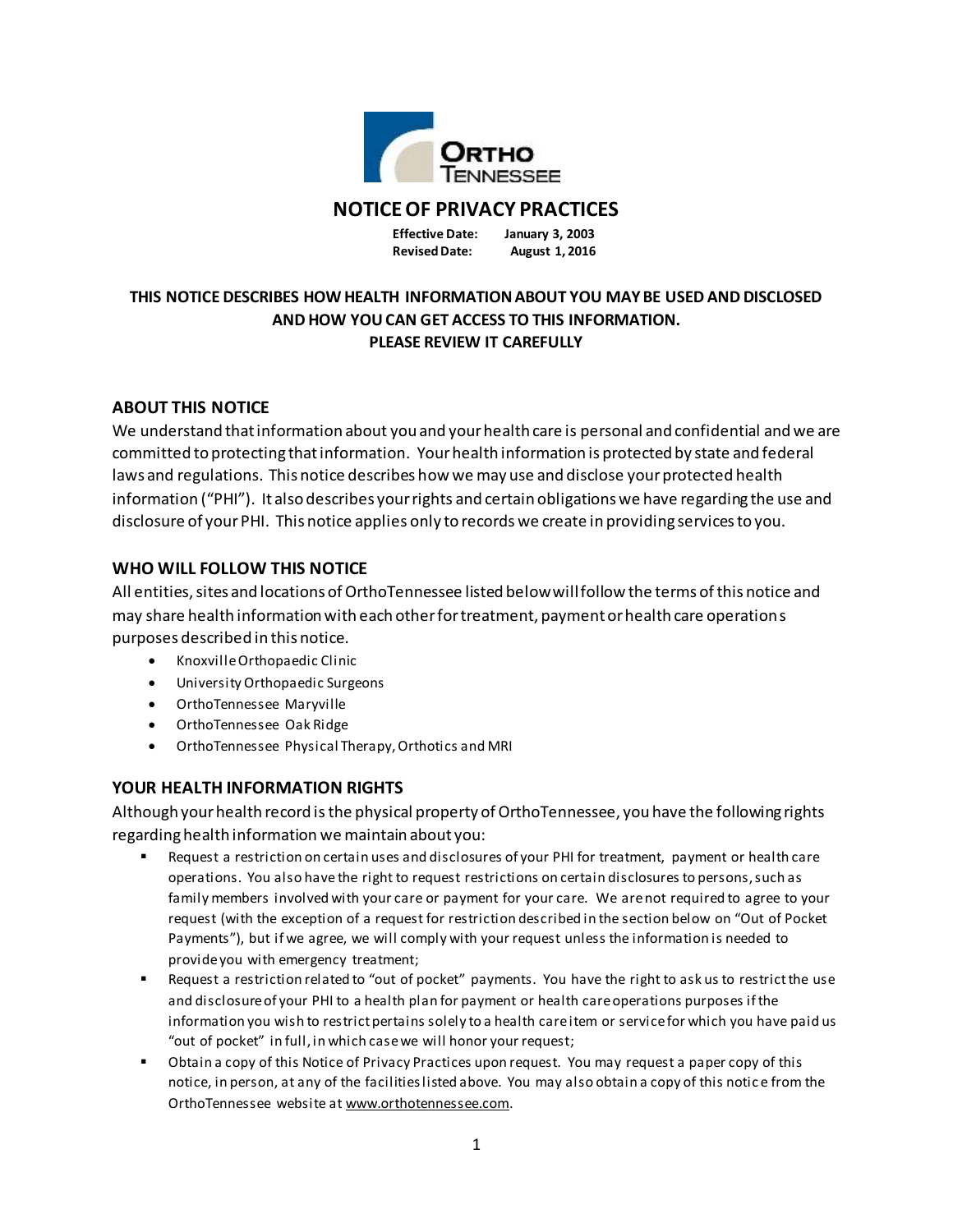- Inspect and/or request in writing a copy of your PHI that is maintained in a designated record set in paper or electronic format as provided by law. We may charge a reasonable fee for the cost of labor, supplies and postage for paper or electronic copies. You may also access health information in your medical record through our patient portal;
- **Request that we amend your PHI as provided by law;**
- Obtain an accounting of certain disclosures of your PHI as provided by law;
- Request communications of your PHI by alternative means or at alternative locations. We will accommodate reasonable requests; and
- Revoke in writing your authorization to use or disclose your PHI except to the extent that action has already been taken in reliance on your authorization.

You may exercise your rights set forth in this notice by contacting OrthoTennessee's Privacy Officer during normal business hours (contact information provided at the end of this notice).

### **OUR RESPONSIBILITIES**

In addition to the responsibilities set forth above, we are also required to:

- Maintain the privacy of your PHI;
- Provide you with a notice as to our legal duties and privacy practices with respect to PHI we maintain about you;
- Abide by the terms of this notice;
- Notify you if we cannot accommodate a requested restriction or request;
- Notify you if we discover a breach of unsecured PHI

We reserve the right to change our privacy practices and to make any new provisions effective for all protected health information that we maintain. If our practices change, we will revise our notice. You may request copies of the revised notice in person or from our website at www.orthotennessee.com.

### **HOW WE USE AND DISCLOSE YOUR PROTECTED HEALTH INFORMATION**

Generally, we may not use or disclose your PHI without your written authorization. However, in certain circumstances, we are permitted to use your PHI without authorization. The following categories describe different ways that we may use and disclose your PHI without your written authorization. For each category of uses or disclosures, we will explain what we mean and try to give some examples. Not every use or disclosure in a category will be listed. However, all of the ways we are permitted to use and disclose your PHI without your written authorization will fall within one of these categories.

**For Treatment.** We may use and disclose PHI to give you medical treatment or services and to manage and coordinate your medical care. For example, we may disclose health information about you to physicians, nurses, technicians or other medical personnel who are involved with your care. In some cases the sharing of your PHI with other health care providers and hospitals involved in your care may be done electronically through an electronic health information exchange ("HIE").

**For Payment.** We may use and disclose PHI about you so that the treatment and services you receive from us may be billed to and payment collected from you, an insurance company or a third party. For example, we may need to give your health plan information about your treatment in order for your health plan to pay for that treatment. **For Health Care Operations.** We may use and disclose PHI about you for operations of our health care practice. These uses and disclosures are necessary to run our practice and make sure that all of our patients receive quality care. For example, we may use PHI for quality assessment and improvement and general business management activities.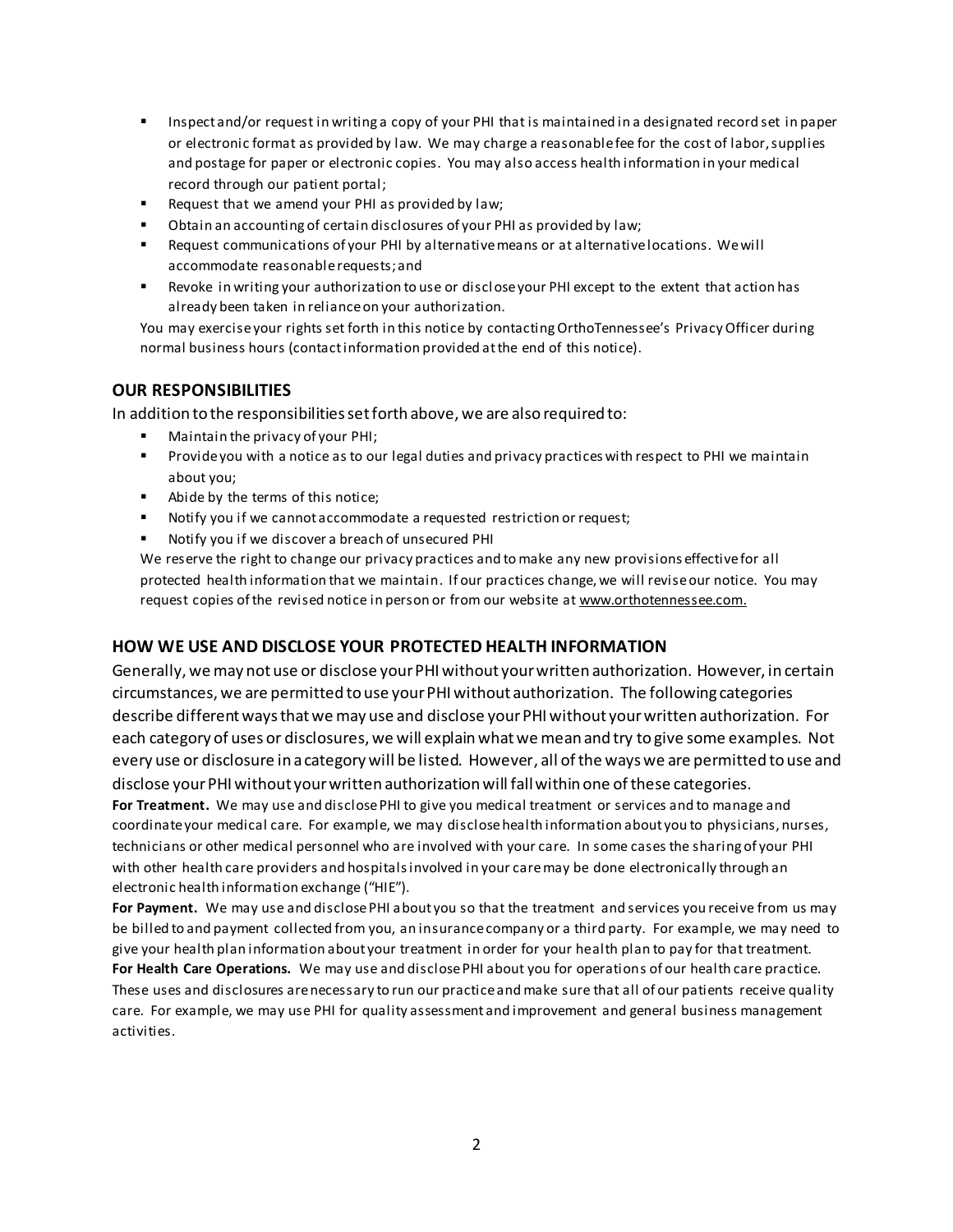#### **WE MAY USE OR DISCLOSE YOUR HEALTH INFORMATION AS OTHERWISE ALLOWED BY LAW**

The following categories describe different ways that we may use and disclose your PHI other than treatment, payment or health care operations without your written authorization. Under certain circumstances, we have noted when your authorization is required. Not every use or disclosure in a category will be listed. However, all of the ways we are permitted to use and disclose information for other than treatment, payment or health care operations without your written authorization should fall within one of these categories, with noted exceptions:

**Appointment Reminders, Treatment Alternatives and Health-Related Benefits and Services:** We may contact you to remind you that you have an appointment for medical care, or to contact you about possible treatment options or alternatives or health related benefits and services that may be of interest to you.

**Business Associates:** We provide some services through business associates. Examples include transcription and copy services. We require business associates to take appropriate measures to safeguard your PHI.

**Workers' Compensation:** We may use and disclose your PHI, as necessary, for workers' compensation or similar programs that provide benefits for work-related injuries or illness.

**Abuse, Neglect or Domestic Violence:** We may notify government authorities if we believe a patient is a victim of abuse, neglect or domestic violence. We will make this disclosure only when specifically authorized or required by law, or when the patient agrees to the disclosure.

**Military:** If you are a member of the Armed Forces, we may release health information about you as required by military command authorities. We may also release health information about foreign military personnel to the appropriate foreign military authorities.

**Judicial or Administrative Proceedings:** We may disclose your PHI in the course of any judicial or administrative proceeding as allowed or required by law, with your consent, or as directed by a proper court order or administrative tribunal, provided that only the PHI released is expressly authorized by such order, or i n response to a subpoena, discovery request, or other lawful process. We may also use or disclose your PHI to defend ourselves if you sue us.

**Law Enforcement:** We may disclose your PHI to a law enforcement official if the information is (1) in response to a court order, subpoena, summons or similar process; (2) to identify or locate a suspect, fugitive, material witness or missing person; (3) about the victim of a crime; (4) about a death we believe may be the result of criminal conduct; (5) about criminal conduct on our premises; (6) in emergency circumstances to report a crime, the location of the crime or victims, or the identity, description or location of the person who committed the crime or (7) wound or physical injury reporting, as required by law.

**Research:** We may disclose information to researchers when their research has been approved by an institutional review board that has reviewed the research proposal and established protocols to ensure the privacy of your PHI. **Coroners, Medical Examiners and Funeral Directors:** We may disclose your PHI to a coroner or medical examiner. This may be necessary, for example, to identify a deceased person or determine the cause of death. We may also release your PHI to a funeral director as necessary to carry out their duties.

**Cadaveric Organ, Eye or Tissue Donation:** Consistent with applicable law, we may disclose your PHI to organ procurement organizations or other entities engaged in the procurement, banking or transplantation of cadaveric organs, eyes, or tissue for the purpose of facilitating organ, eye or tissue donation and transplantation.

**Health Oversight Activities:** We may disclose your PHI to a health oversight agency for oversight activities authorized by law, including audits; civil, administrative or criminal investigations or proceedings; inspections; licensure or disciplinary actions; or other activities necessary for appropriate oversight.

**Public Health and Immunization Records:** Consistent with applicable law, we may disclose your PHI to public health or legal authorities charged with preventing or controlling disease, injury or disability, or with parental or guardian agreement, immunization records to schools.

**Food and Drug Administration (FDA):** We may disclose your PHI to the FDA (1) relative to adverse events with respect to food or dietary supplements, product defects or problems, including problems with the use or labeling of a product or biological product deviations; (2) to track FDA-regulated products; (3) to enable product recalls, repairs or replacement or look back; or (4) to conduct post marketing surveillance.